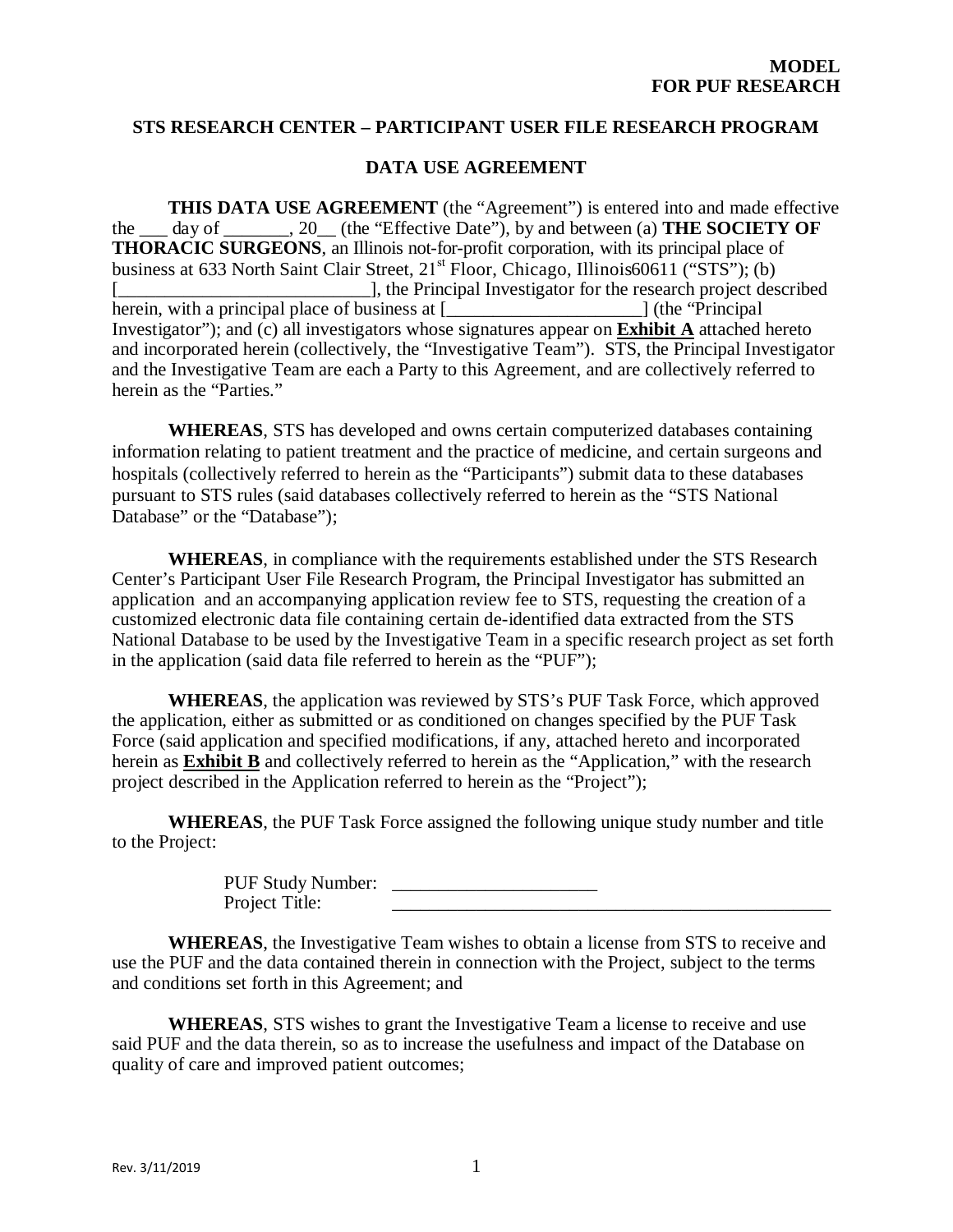**NOW THEREFORE**, in consideration of the foregoing recitals and the mutual promises and conditions contained herein, and for other good and valuable consideration, the Parties agree as follows:

1. PUF. Provided that the Investigative Team complies with the terms and conditions of this Agreement, including but not limited to payment of all applicable royalties and fees, STS will cause its independent data warehouse service provider (the "Data Warehouse") to prepare and send to the Principal Investigator the PUF in the form of an electronic file containing data formatted as a comma-separated-value file, Microsoft Excel file, or other format on which the Parties mutually agree, on password-protected media, reflecting certain de-identified data in the STS National Database that are described in the Application.

(a) The PUF provided will contain de-identified data only and will not identify specific Participants, individual surgeon or hospital components thereof, or patients.

(b) The Investigative Team will use the PUF provided pursuant to this Agreement solely in connection with the Project, and in the manner set forth in the Application and the terms of this Agreement.

(c) STS makes no representations or warranties as to the accuracy or completeness of the PUF or the data contained therein, and disclaims responsibility for any errors in such PUF that are caused by inaccuracies or incompleteness of the underlying data.

2. Dissemination of Research Results. The Investigative Team shall seek to disseminate the results of the Project in the form of a scientific research abstract and/or a manuscript, and shall do so in a manner that is not false or misleading, as follows:

(a) The Investigative Team shall ensure that all proposed abstracts and manuscripts arising from its use of the PUF and the data contained therein are submitted to STS for review and comment at least fifteen (15) days prior to meeting abstract submission deadlines, and at least thirty (30) days prior to journal article submission deadlines. The PUF Task Force will provide timely feedback to Principal Investigator, and a representative of the PUF Task Force will discuss with the Principal Investigator in good faith all comments and suggested edits for the benefit of the Project. If STS disagrees with the presentation or interpretation of the data in a proposed abstract or manuscript, then the Investigative Team shall delay submission for an additional period not to exceed thirty (30) days for the purpose of meeting with STS representatives to attempt in good faith to resolve the disagreement. It is understood and agreed that if STS still disagrees with the presentation or interpretation of data in the proposed abstract or manuscript after such meeting, then STS may require the Investigative Team to ensure that the author(s) both add the disclaimer below as a part of any abstract submission process and/or as a prominent footnote, preferably on the title page of any manuscript, and include in the presentation of any abstract a slide consisting of the following text that will be read aloud:

> "The views or opinions presented in this document (or abstract or presentation as applicable) are solely those of the author(s), and do not represent those of The Society of Thoracic Surgeons."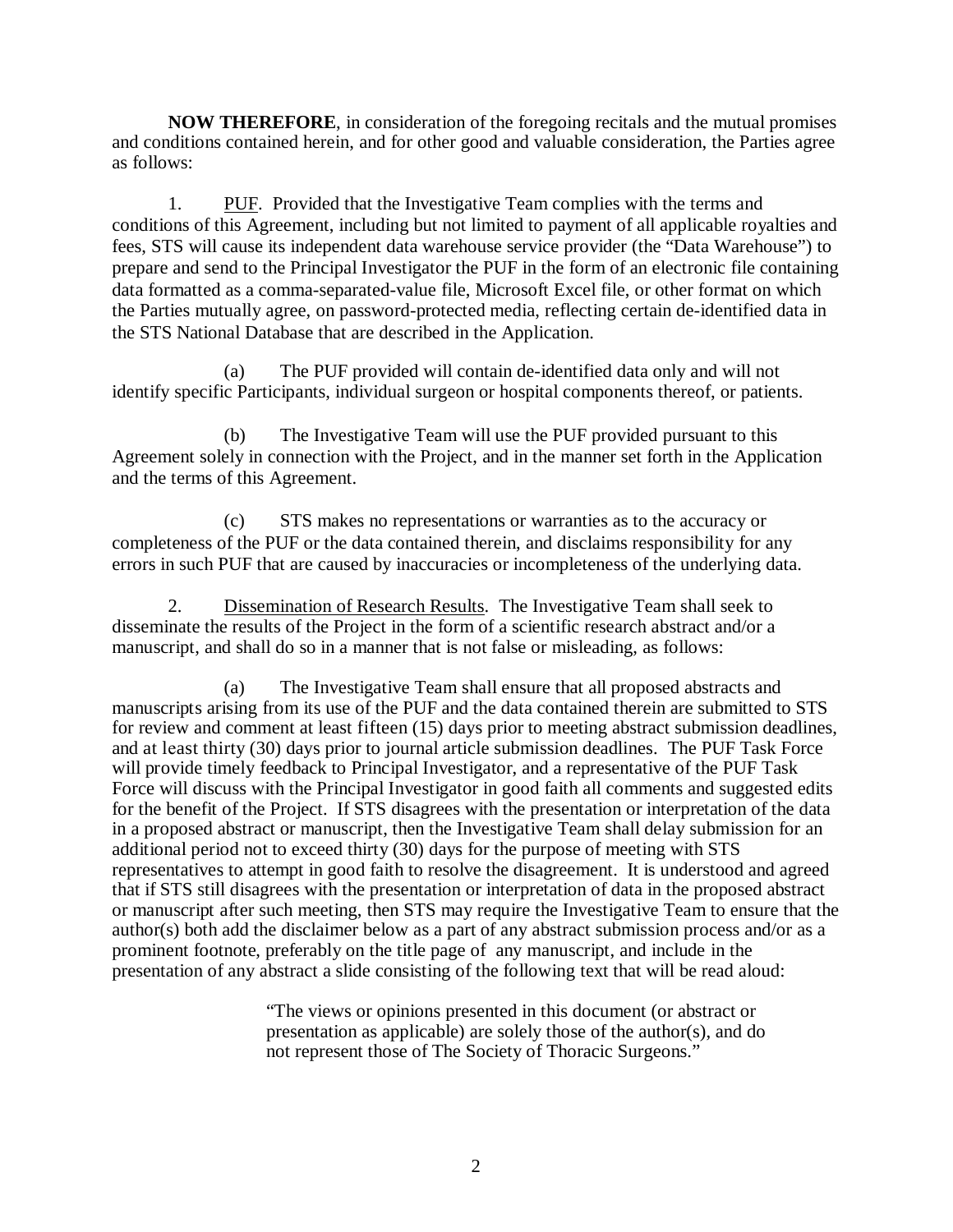Without limiting the generality of the foregoing, STS reserves the right to publicly critique the output of the Project as it deems appropriate.

(b) The Investigative Team hereby acknowledges the strong suggestion of STS that the Investigative Team target the STS Annual Meeting and *The Annals of Thoracic Surgery* as the meeting and publication forums, respectively, for dissemination of the Investigative Team's PUF-based research. The Investigative Team further agrees and acknowledges that pursuant to STS policy, if PUF research output is presented at the STS Annual Meeting, then the Investigative Team is required to submit a manuscript derived from that presentation to *The Annals of Thoracic Surgery* for publication, provided that the Investigative Team may seek a waiver of said requirement from the STS Board of Directors or Executive Committee, and that in exceptional circumstances such a waiver may be granted.

(c) The Investigative Team shall ensure that any published article utilizing PUF data recognize the STS Participant User File Research Program contribution by including the following statement in its Acknowledgement (or equivalent) section:

> "The data for this research were provided by The Society of Thoracic Surgeons' National Database Participant User File Research Program. Data analysis was performed at the investigators' institution(s)".

3. Intellectual Property. It is agreed and acknowledged that STS owns all right, title, and interest in, including all intellectual property rights to, the PUF to be provided hereunder, the aggregated data included therein, and any information (including but not limited to risk-adjusted or other calculated output, risk models or other models, or formulae) derived through any use of the PUF or the data contained therein.

### 4. License

(a) STS grants the Investigative Team a non-exclusive, time-limited, worldwide license to use the PUF generated pursuant to this Agreement solely for the purposes authorized herein, and the Investigative Team may not further reproduce, distribute, use, or disclose said PUF or any data contained therein except as otherwise approved by STS in writing. Without limiting the generality of the foregoing, the Investigative Team will create and maintain appropriate safeguards to prevent any further unauthorized reproduction, distribution, use, or disclosure by its own personnel or by any third parties.

(b) The Investigative Team will report promptly to STS any reproduction, distribution, use, or disclosure of the PUF or any data contained therein that is not permitted by this Agreement of which the Investigative Team becomes aware.

(c) The Investigative Team acknowledges and agrees that the PUF generated pursuant to this Agreement may contain proprietary information, including trade secrets, knowhow and confidential information that is the exclusive property of STS and/or Participants. The Investigative Team and its members' respective employees and agents shall maintain the confidentiality of this information, and shall not sell, license, publish, display, distribute, disclose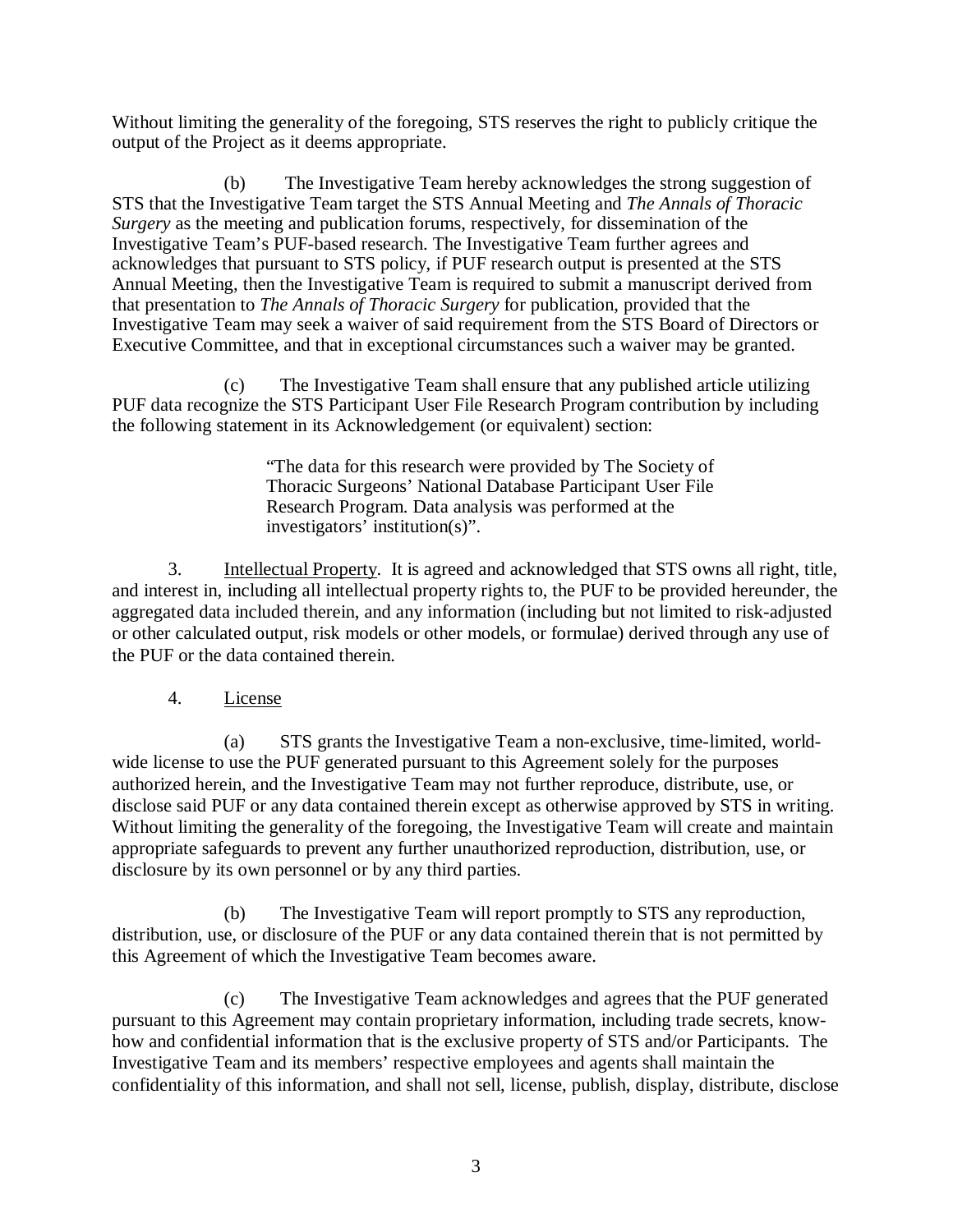or otherwise make available this information to any third party nor use such information except as authorized by this Agreement. The restrictions in this Subsection 4(c) will not apply to information that is: (i) already known to or otherwise in the possession of the Investigative Team at the time of receipt from STS and that was not known or received as the result of violation of any obligation of confidentiality; (ii) publicly available or otherwise in the public domain prior to disclosure by STS; (iii) rightfully obtained by the Investigative Team from a third party having a right to disclose such information without restriction and without breach of any confidentiality obligation by such third party; (iv) developed by the Investigative Team independent of any disclosure hereunder, as evidenced by written records; or (v) disclosed pursuant to the order of a court or administrative body of competent jurisdiction or a government agency, provided that the Investigative Team shall promptly notify STS prior to such disclosure and shall cooperate with STS in the event STS elects to legally contest, request confidential treatment of, or otherwise avoid such disclosure.

5. Royalties and Fees. As consideration for the intellectual property licensed by STS under this Agreement, the Principal Investigator (on behalf of himself or herself and the Investigative Team) shall pay to STS as a royalty an amount based on the volume of data to be provided by STS in accordance with the Application, computed in accordance with the formula set forth in **Exhibit C** attached hereto and incorporated herein, within thirty (30) days after receipt of an invoice therefor from STS. In addition, if the Principal Investigator requests support from STS in connection with the intellectual property licensed by STS under this Agreement (see Subsection 7(f)), any such support that STS agrees to provide shall be provided for a fee to be agreed upon in advance. STS shall have no obligation to provide the PUF or otherwise perform any of its obligations under this Agreement until it has received full payment of all monies owed hereunder.

6. Representations and Warranties. The Investigative Team and each of its members individually jointly and severally make the following representations and warranties, and acknowledges that STS has relied upon them in making this Agreement:

(a) Exhibit A hereto and the Application attached hereto as Exhibit B accurately and truthfully set forth the experience, institutional resources and capacity of the Investigative Team to carry out the Project, and identifies all individuals, including a PhD biostatistician (or equivalent individual approved in advance by the PUF Task Force), who will actively participate in the Project.

(b) Exhibit B accurately reflects any revisions to the Project mandated by the PUF Task Force as a condition of its approval.

(c) The Principal Investigator is currently a Surgeon Participant in the STS National Database in good standing, one of the surgeons in a group that comprises a Surgeon Participant in the STS National Database in good standing, or a research scientist who is affiliated with a Hospital Participant in the STS National Database in good standing.

(d) The statistical analysis for the Project will be conducted by the members of the Investigative Team that have a checkmark in the box next to their name on Exhibit A hereto, as modified from time to time upon the review and approval of the PUF Task Force as provided in Subsection 7(d), and only by the foregoing persons.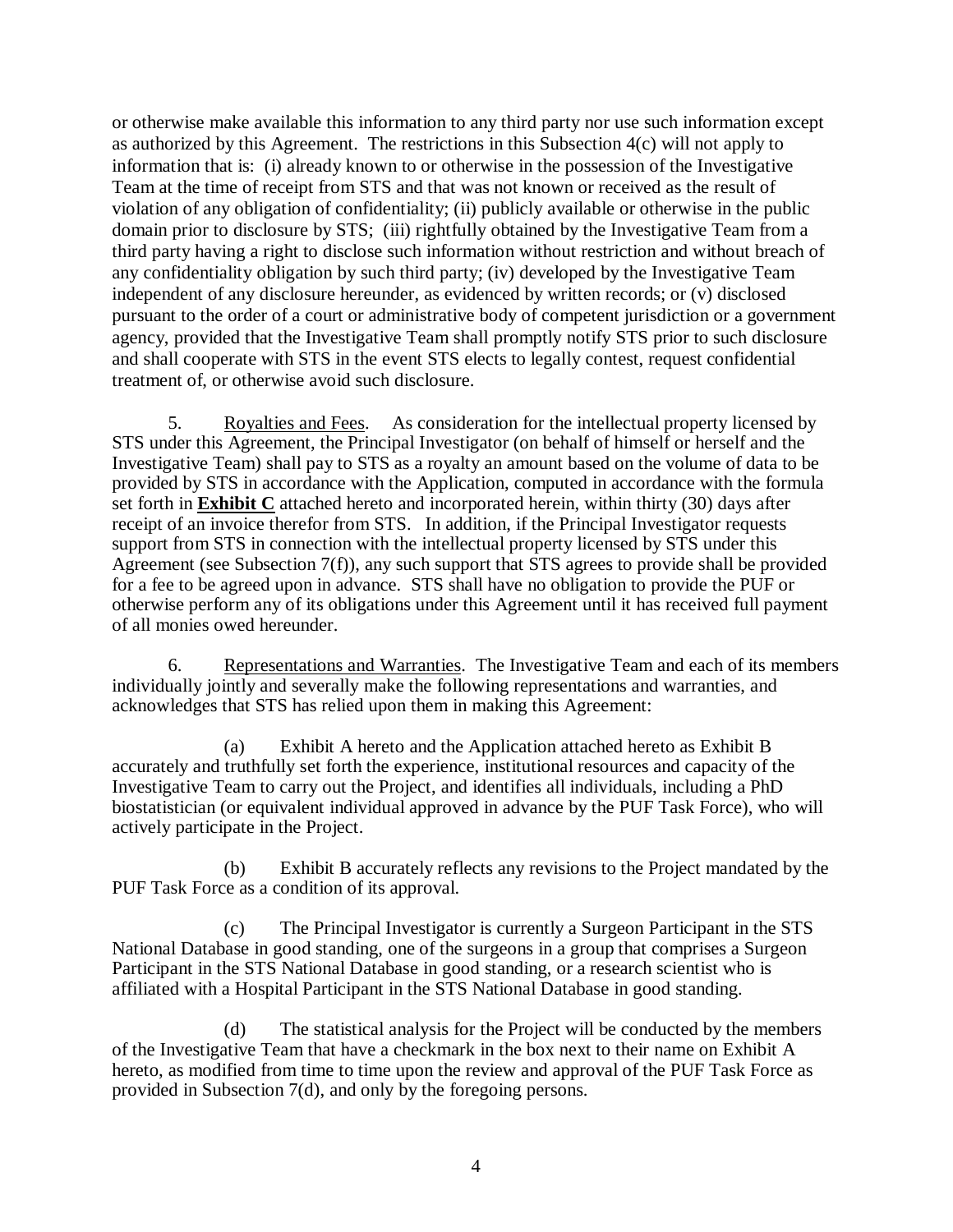(e) The Project is currently the only active study based on an STS participant user file where the Principal Investigator is serving as a principal investigator. "Active," as used in the foregoing sentence, means before formal submission of a manuscript for publication.

(f) The Application only describes a PUF containing data fields from the STS National Database that are pertinent to the research aim of the Project, and does not seek a broad download of data from the STS National Database without justification.

7. Additional Terms and Conditions. The Investigative Team and each of its members individually jointly and severally agree to comply with the following additional terms and conditions governing the Project and use of the PUF, the failure to comply with any one of which constitutes a material breach for purposes of Subsection 8(b):

(a) Any material changes to the Application must be presented by the Principal Investigator to the PUF Task Force, whose approval must be obtained prior to implementation of such changes. The Investigative Team acknowledges that, depending on the nature of the proposed changes, the PUF Task Force may need to conduct an additional internal review, and that STS provides no assurance that the PUF Task Force will approve the proposed changes.

(b) The PUF is licensed only for use in association with the Project. In rare instances, deriving from the PUF an additional related abstract or manuscript may be justifiable, but any such additional use of the PUF may necessitate payment of additional fees (to be determined by STS) and shall be permissible only with the advance written approval of the PUF Task Force, which approval may be withheld or denied at the sole discretion of the PUF Task Force. The PUF and any copies of the data therein must be destroyed within one year after the Application is approved. Upon request of STS, the Principal Investigator will provide a Declaration of Document Destruction substantially in the form of **Exhibit D** attached hereto and incorporated herein.

(c) The Principal Investigator shall submit progress reports to the PUF Task Force at least once every two months from the date of receipt of the PUF until completion of the Project.

(d) The Principal Investigator will promptly inform the PUF Task Force of any change in the identity and/or institutional affiliation of each member of the Investigative Team performing statistical analysis for the Project, and in particular any change affecting the biostatistics resources available to the Investigative Team. The Investigative Team shall suspend any statistical analysis for the Project until the PUF Task Force has reviewed and approved any such change.

(e) Any individuals added to the Investigative Team must add their names and signatures to Exhibit A hereto.

(f) If research support from STS Research Center personnel is desired, any request for such support must be made by the Principal Investigator. Such requests will be evaluated by STS on a case by case basis; the ability to grant them will depend on the available resources within the STS Research Center, and may require the payment of additional fees to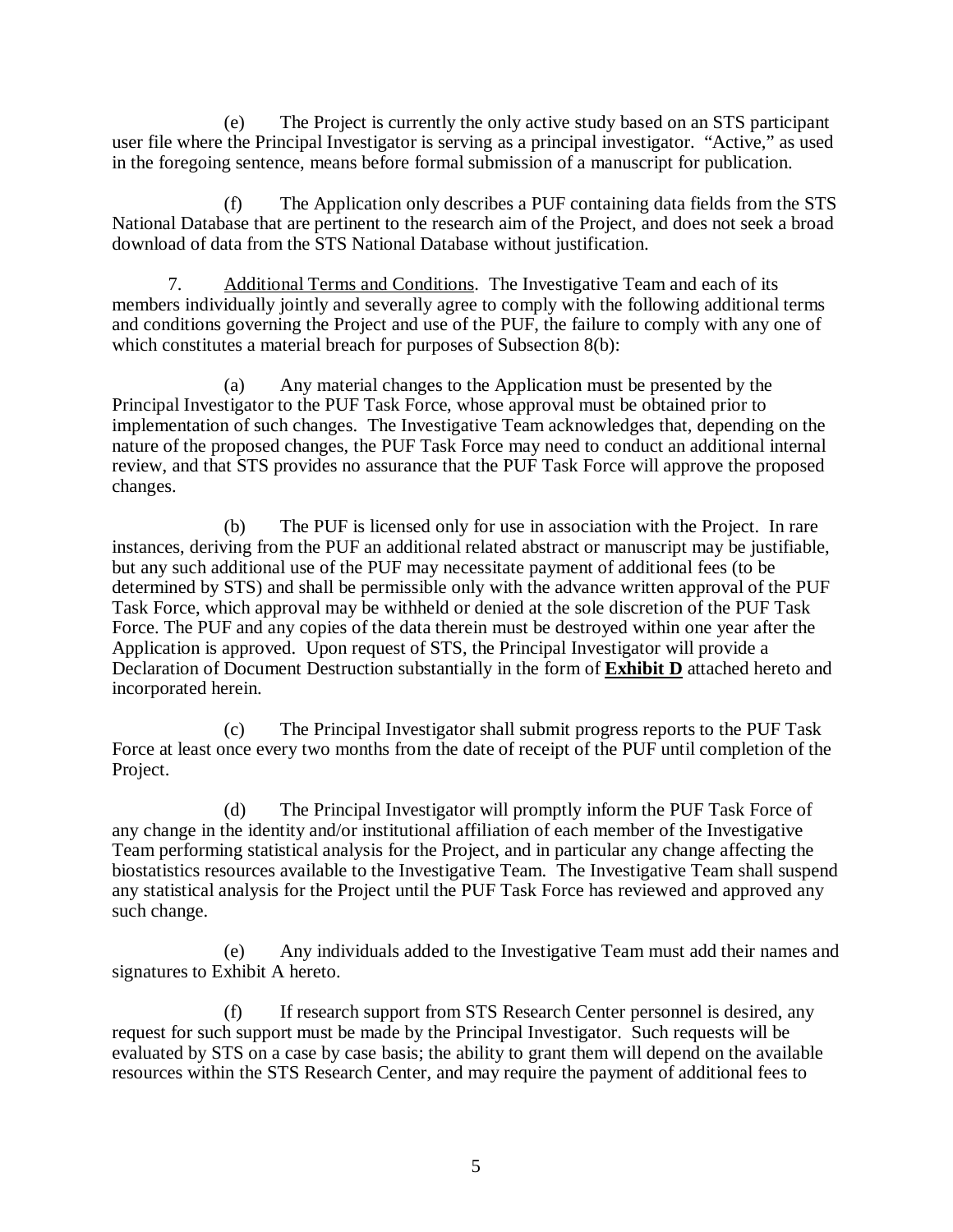STS. The Principal Investigator and STS shall agree on the amount of such additional fees, if any, to be paid to STS before any additional research support is provided.

(g) The Investigative Team is expected to complete the Project within 6 months, depending on the scope and complexity of the Project. The Investigative Team acknowledges that if the Project is not completed within 6 months, the PUF Task Force may approve a similar or closely related proposal submitted by other investigators unless the PUF Task Force has granted an extension.

(h) The Principal Investigator will hold the primary scientific roles on the Project, including materially participating in the actual research effort, eventual authorship and other related responsibilities.

(i) The Principal Investigator will not submit any other application for proposed research based on an STS participant user file in which he or she is to be the principal investigator as long as the Project output has not yet formally been submitted as a manuscript for publication.

(j) The Principal Investigator shall not submit any application for proposed research based on an STS participant user file in which he or she is to be the principal investigator within one year of approval of the Application.

(k) The PUF contains only de-identified data and does not contain any "protected health information" or any information that could identify Participants, individual surgeon or hospital components thereof, or patients, and therefore is outside the scope of the Health Insurance Portability and Accountability Act of 1996, Public Law 104-191, as amended.

(l) The PUF and the data contained therein shall not be used by the Investigative Team to link to other sources of medical data (e.g., CMS Medicare Data).

## 8. Term and Termination

(a) Term. This Agreement will commence as of the Effective Date and will remain in effect until the Parties have satisfactorily fulfilled all of their obligations hereunder unless the Agreement is terminated sooner in accordance with Subsection (b) of this Section 8, provided that Sections 3, 4, 9, 15, and 16 herein shall survive any termination or expiration of this Agreement.

(b) Termination for Material Breach. Any Party may terminate this Agreement based upon a material breach of this Agreement by any other Party, provided that the non-breaching Party seeking to terminate this Agreement gives the breaching Party at least thirty (30) days written notice and the opportunity to cure such breach (copy to the other Party), and the breach is not cured during the notice period. In the event such material breach is not cured, the non-breaching Party seeking to terminate this Agreement may terminate this Agreement immediately upon the expiration of the notice period. In the event it is not possible to cure such material breach, the non-breaching Party seeking to terminate this Agreement may terminate this Agreement immediately and without any notice.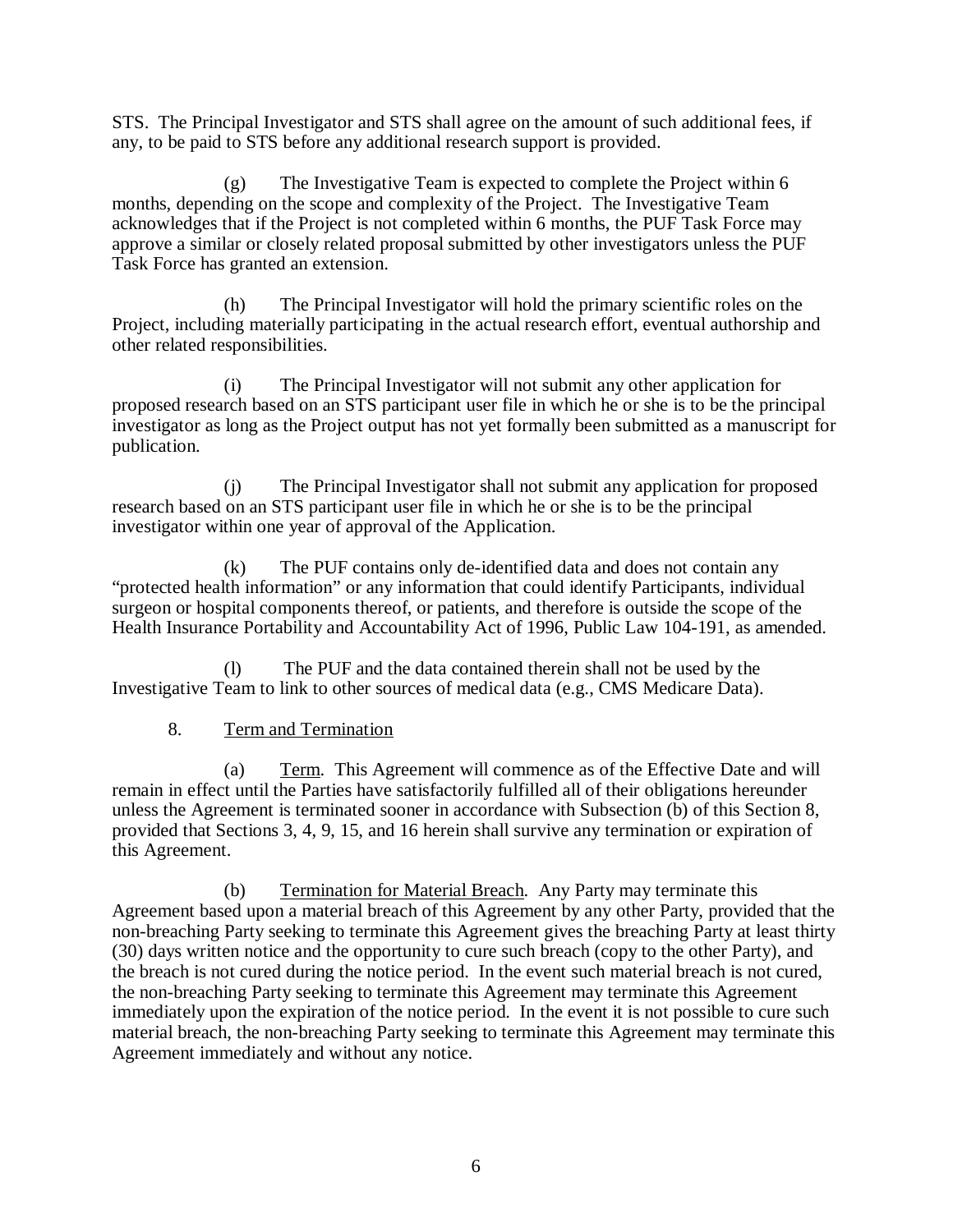9. Indemnification. The Investigative Team and each of its members individually jointly and severally agree to defend, indemnify, save and hold harmless STS and the Data Warehouse from and against any and all claims, costs and expenses (including attorneys' fees and expenses), demands, actions and liabilities of every kind and character whatsoever arising or resulting in any way from the Investigative Team's breach of its obligations under this Agreement and/or use or disclosure of any data obtained from STS or the Data Warehouse hereunder, absent the gross negligence or willful misconduct of the entity seeking indemnification. All of the foregoing rights of indemnification shall apply to any expenses incurred by STS and the Data Warehouse in defending themselves, respectively, against claims covered by this indemnification, including but not limited to claims of gross negligence or willful misconduct, unless a court of competent jurisdiction concludes in a final judgment that such party seeking indemnification has committed gross negligence or willful misconduct.

10. Entire Agreement; Amendment. This Agreement (a) constitutes the entire agreement between the Parties hereto with respect to the subject matter hereof; (b) supersedes and replaces all prior agreements, oral or written, between the Parties relating to the subject matter hereof; and (c) except as otherwise indicated herein, may not be modified, amended or otherwise changed in any manner except by a written instrument executed by the Party against whom enforcement is sought.

11. Independent Contractors. The relationship between STS on the one hand and the remaining Parties on the other hand is that of independent contractors, and not that of master and servant, principal and agent, employer and employee, or partners or joint venturers.

12. Waiver. No provision of this Agreement may be waived except by an agreement in writing signed by the waiving Party. A waiver of any term or provision shall not be construed as a waiver of any other term or provision.

13. Severability. All provisions of this Agreement are severable. If any provision or portion hereof is determined to be unenforceable by a court of competent jurisdiction, then the rest of this Agreement shall remain in full effect, provided that its general purposes remain reasonably capable of being effected.

14. Assignment. This Agreement may not be assigned by any Party without the written consent of the other Parties.

15. Governing Law and Forum. All disputes regarding the meaning, effect, force or validity of this Agreement shall be determined according to federal law and the law of the State of Illinois. The Parties expressly agree that the federal and state courts located in Cook County, Illinois, are the most reasonable and convenient forums for resolutions of any such disputes, and designate said courts as the exclusive forums in which all such disputes shall be litigated. Accordingly, the Parties consent to the jurisdiction and venue of, and service of process by, said courts. Each Party agrees that the provisions of this paragraph are specifically enforceable, and that it shall pay all expenses, damages, and costs (including attorneys' fees and expenses) of the other Parties if it commences, prosecutes, or permits to continue any actions in any other forum.

16. Equitable Relief. The Parties understand and agree that money damages may not be a sufficient remedy for the breach of the provisions of this Agreement, and that each Party shall be entitled to emergency injunctive relief as a remedy for any such breach by any other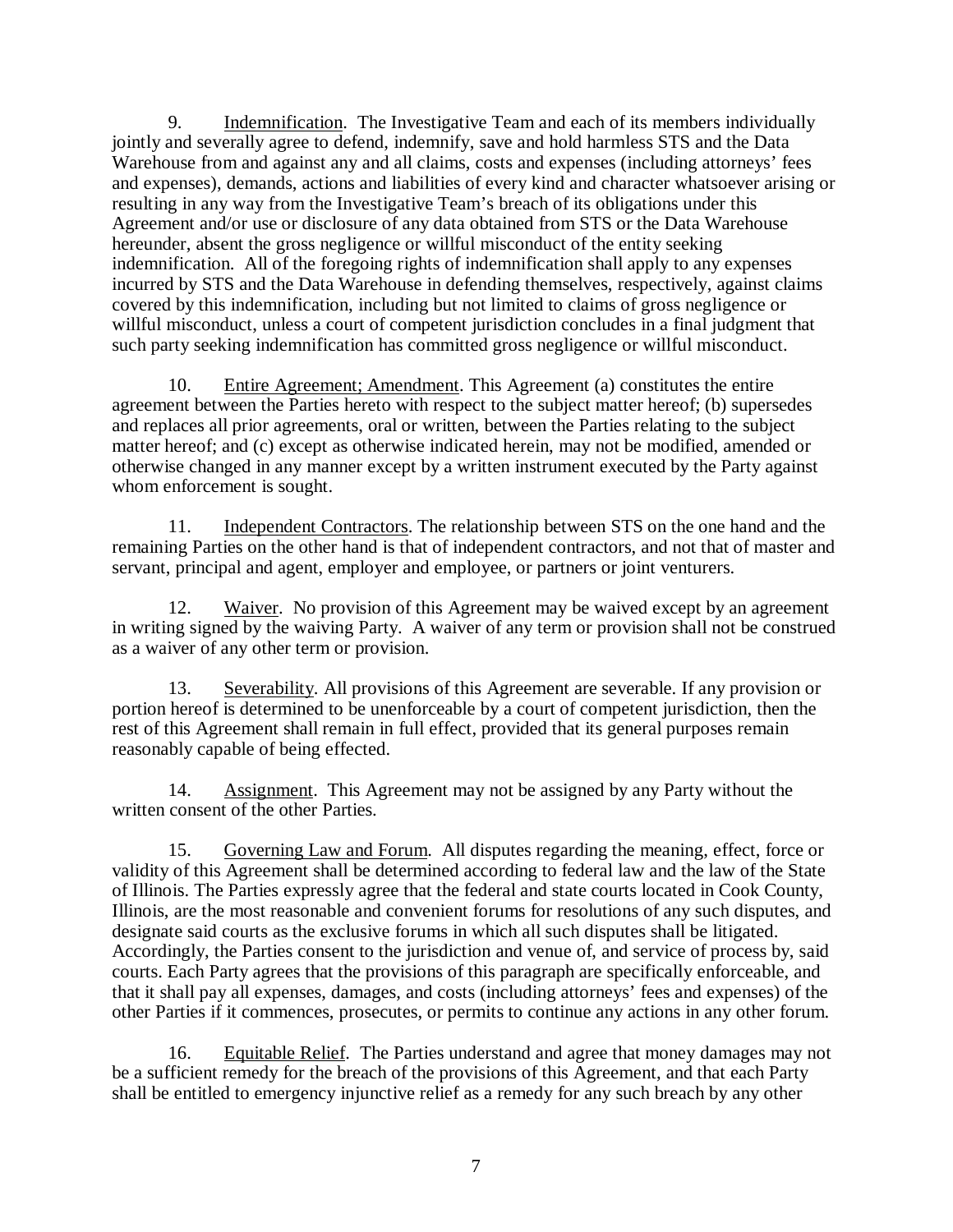Party. Such remedy shall not be deemed to be the exclusive remedy for the breach of this Agreement, but shall be in addition to all other remedies available at law or in equity to the nonbreaching Party. Each Party agrees that the provisions of this paragraph are specifically enforceable, and that it shall pay all expenses and costs (including attorneys' fees and expenses) of any other Party if said other Party is successful in securing equitable relief as a remedy.

17. Notices. All notices and demands of any kind or nature which any Party to this Agreement may be required or may desire to serve upon the other in connection with this Agreement shall be in writing, and may be served personally, by registered or certified United States mail, by facsimile transmission, or by overnight courier (e.g., Federal Express or DHL) to the following addressees:

| If to the Investigative Team: |                                                                                                                                                                      |  |
|-------------------------------|----------------------------------------------------------------------------------------------------------------------------------------------------------------------|--|
|                               | $(\text{fax } \#)$                                                                                                                                                   |  |
| If to STS:                    | <b>Executive Director</b><br>The Society of Thoracic Surgeons<br>633 North Saint Clair Street, 21st Floor<br>Chicago, Illinois 60611-3658<br>$(fax \#)$ 312/202-5801 |  |

Service of such notice or demand so made shall be deemed complete on the day of actual delivery. Without limiting the generality of the foregoing, if notice is given by facsimile transmission, such notice shall be deemed to be provided upon confirmation of the receipt of the transmission. Any Party hereto may, from time to time, by notice in writing served upon the other Parties as aforesaid, designate a different mailing address or a different person to which all further notices or demands shall thereafter be addressed.

*[Remainder of page intentionally blank]*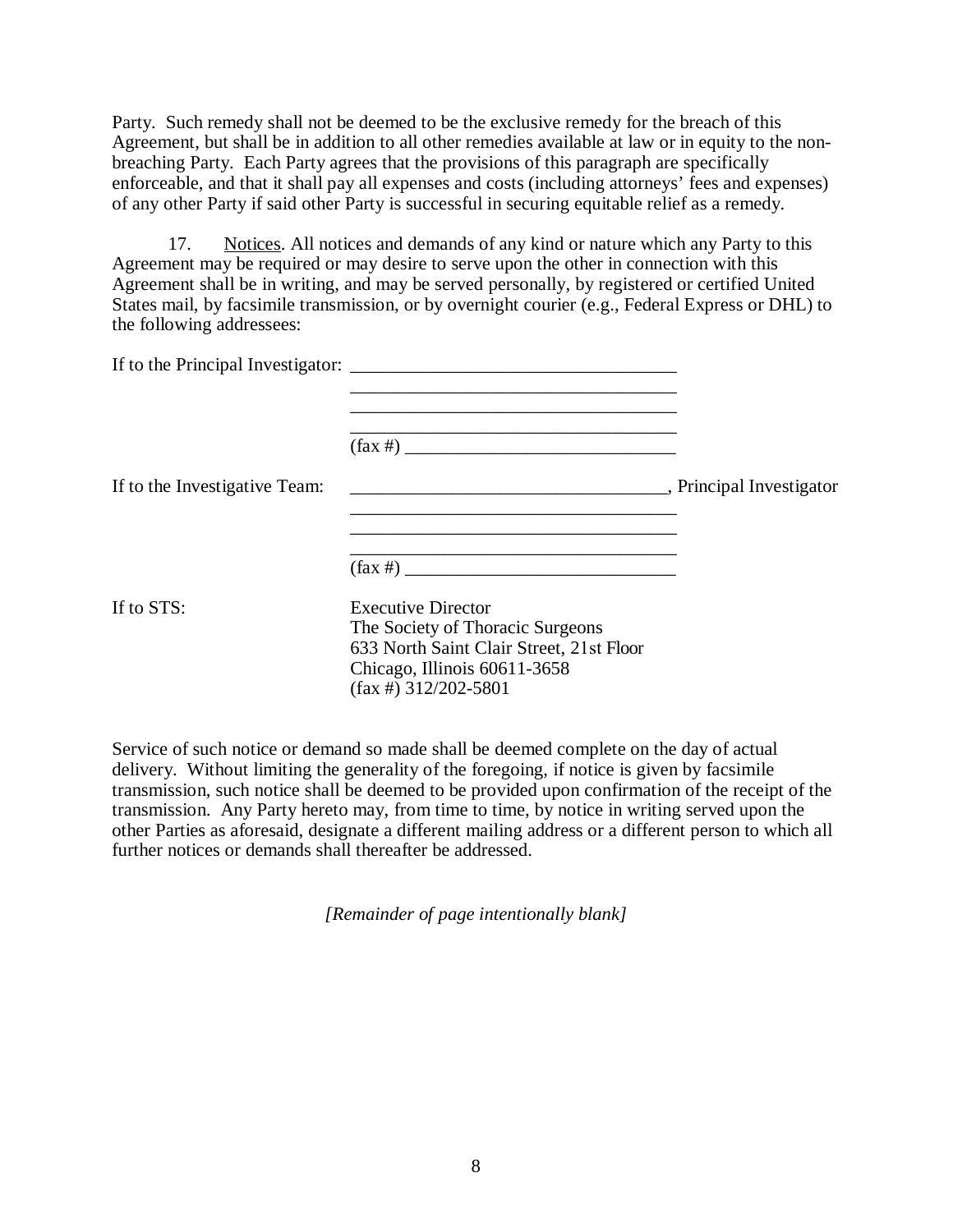18. Counterparts. This Agreement may be executed in one or more counterparts, each of which shall be considered an original, and all of which taken together shall constitute one and the same instrument.

**IN WITNESS WHEREOF**, the Parties hereto have entered into this Agreement as of the Effective Date.

THE SOCIETY OF THORACIC SURGEONS

By:  $\Box$ Its:  $\frac{1}{\sqrt{2}}$ 

PRINCIPAL INVESTIGATOR

INVESTIGATIVE TEAM

\_\_\_\_\_\_\_\_\_\_\_\_\_\_\_\_\_\_\_\_\_\_\_\_\_\_\_\_\_\_\_\_\_\_\_\_\_ By: [Type name of Principal Investigator]

\_\_\_\_\_\_\_\_\_\_\_\_\_\_\_\_\_\_\_\_\_\_\_\_\_\_\_\_\_\_\_\_\_\_\_\_\_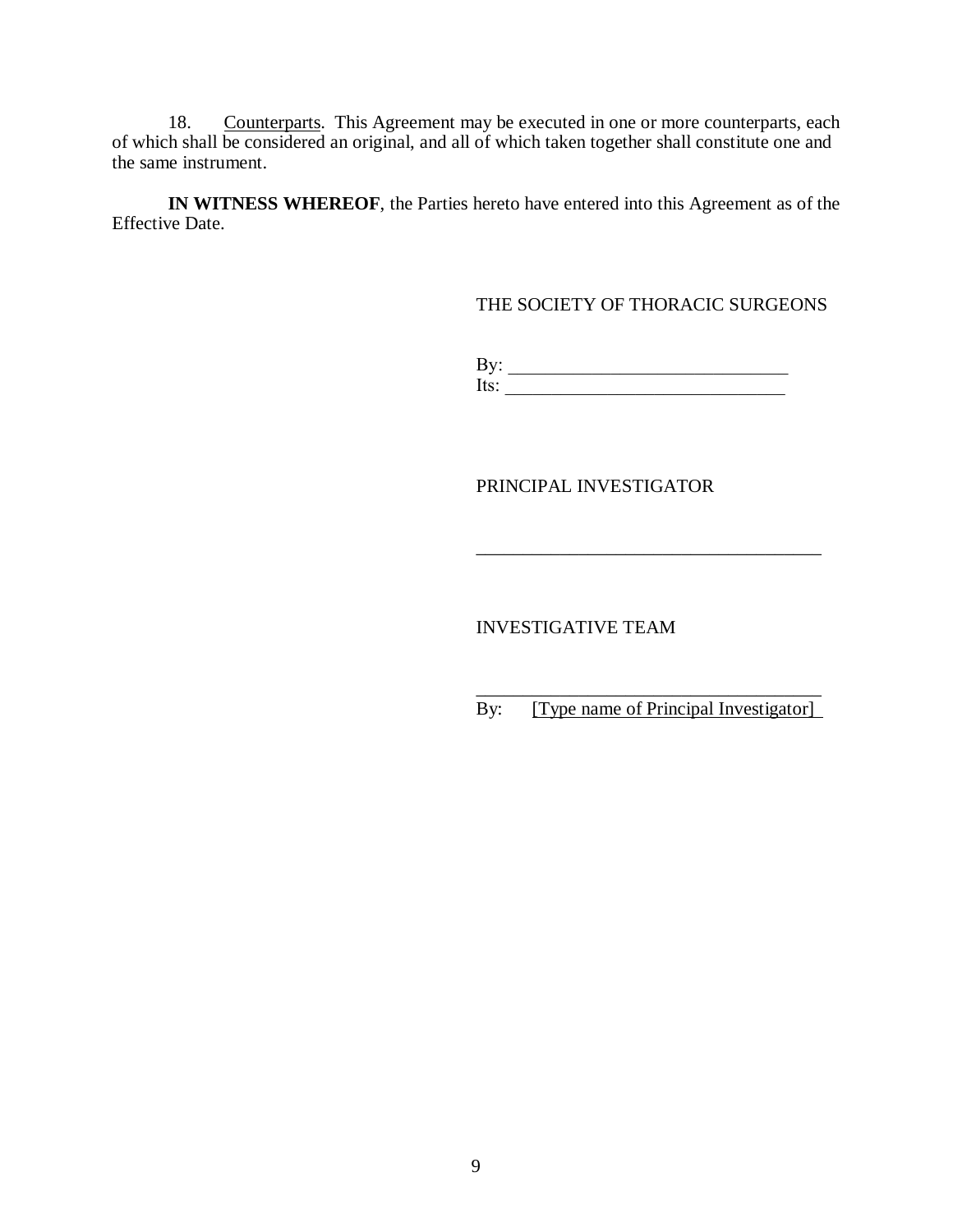## **EXHIBIT A**

## **INVESTIGATIVE TEAM:**

Principal Investigator:

|                                  |           |                                     | П                                          |
|----------------------------------|-----------|-------------------------------------|--------------------------------------------|
| Name                             | Signature | Academic institution<br>or hospital | Providing statistical<br>analysis services |
| <b>Additional Investigators:</b> |           |                                     |                                            |
|                                  |           | Academic institution                | l I                                        |
| Name                             | Signature | or hospital                         | Providing statistical<br>analysis services |
|                                  |           |                                     | П                                          |
| Name                             | Signature | Academic institution<br>or hospital | Providing statistical<br>analysis services |
|                                  |           |                                     | l I                                        |
| Name                             | Signature | Academic institution<br>or hospital | Providing statistical<br>analysis services |
|                                  |           |                                     | п                                          |
| Name                             | Signature | Academic institution<br>or hospital | Providing statistical<br>analysis services |
|                                  |           |                                     | П                                          |
| Name                             | Signature | Academic institution<br>or hospital | Providing statistical<br>analysis services |
|                                  |           |                                     | ΙI                                         |
| Name                             | Signature | Academic institution<br>or hospital | Providing statistical<br>analysis services |
|                                  |           |                                     |                                            |
| Name                             | Signature | Academic institution<br>or hospital | Providing statistical<br>analysis services |
|                                  |           |                                     | □                                          |
| Name                             | Signature | Academic institution<br>or hospital | Providing statistical<br>analysis services |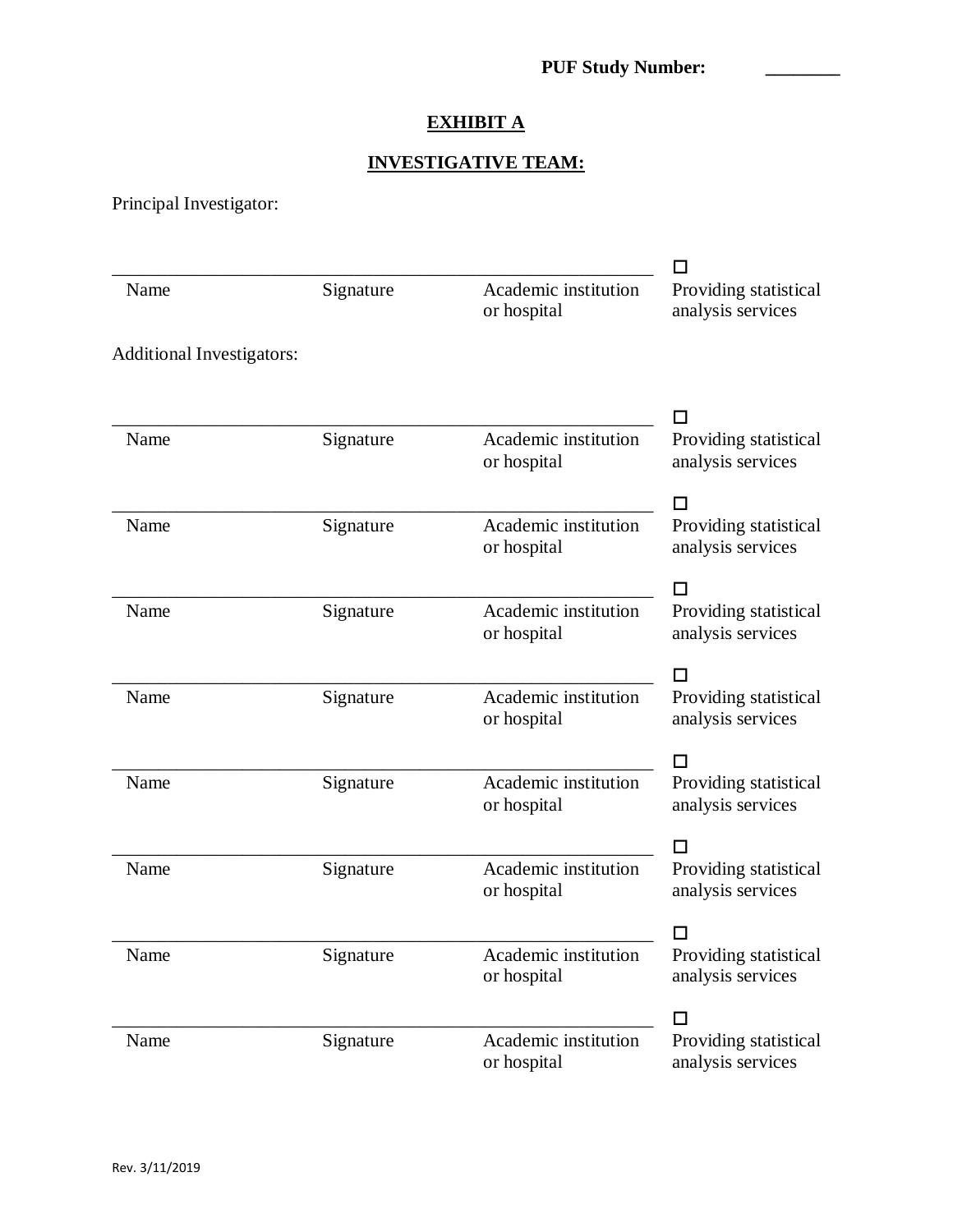**PUF Study Number: \_\_\_\_\_\_\_\_** 

# **EXHIBIT B**

### **Application**

## **With Any Modifications Required by PUF Task Force**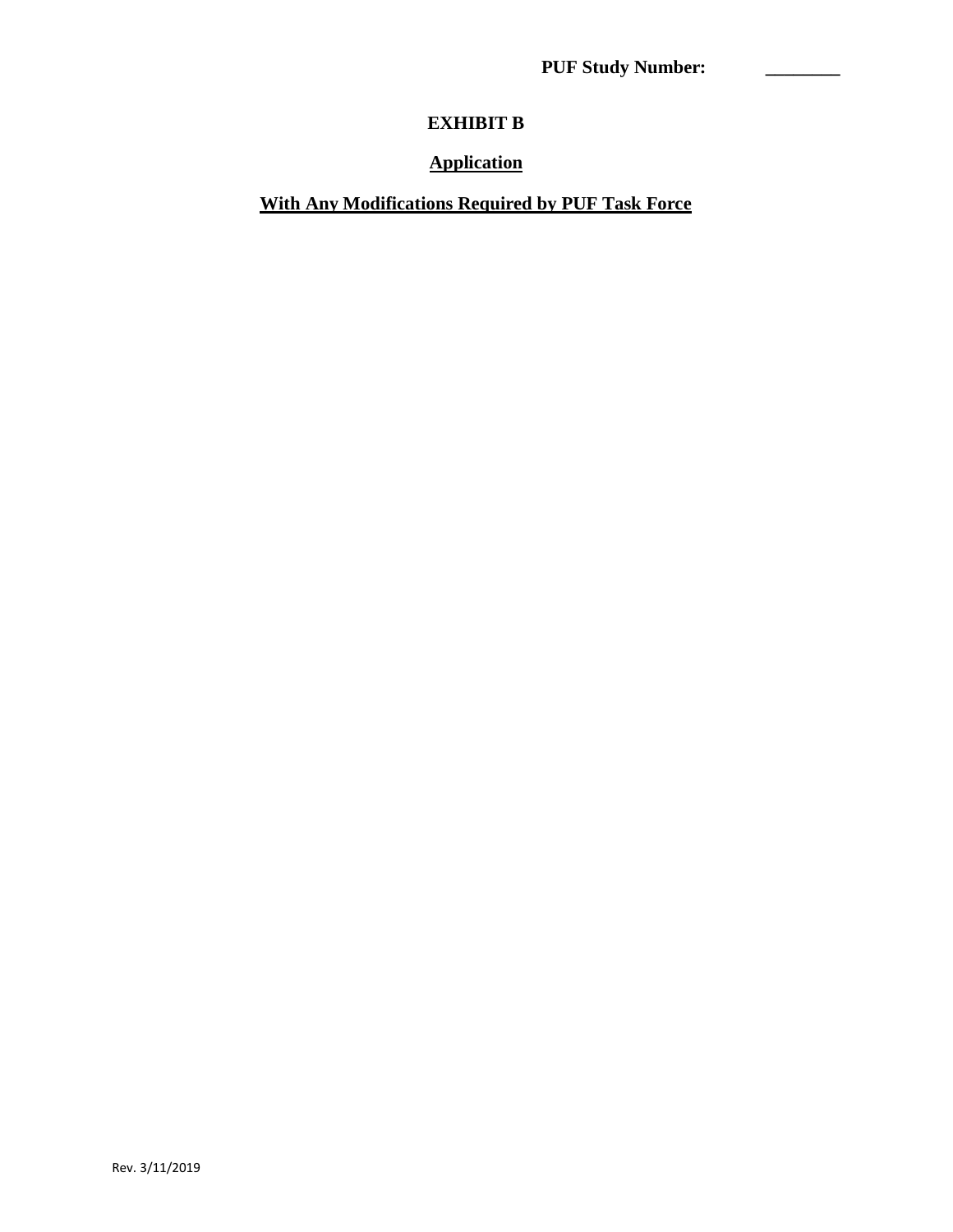### **EXHIBIT C**

### **Royalty Rate**

The royalty payable pursuant to this Agreement shall be \$2,000.00 plus the applicable amount shown in the chart below, based on the volume of data points (defined as the number of data elements requested per patient record multiplied by the number of patient records) in the requested PUF:

| <b>Volume of Data Points Resulting from Request</b>          | Amount     |
|--------------------------------------------------------------|------------|
| Standard Volume (< 1 Million Data Points)                    | \$2,500.00 |
| Large Volume (1 to $<$ 5 Million Data Points)                | \$5,000.00 |
| Very Large Volume (5 to 50 Million Data Points) <sup>*</sup> | \$7,500.00 |

\* PUF requests exceeding the very large volume of 50 million data points must be justified, and will be considered for approval by the PUF Task Force on a case by case basis. If approved, such PUF requests may incur additional royalty charges.